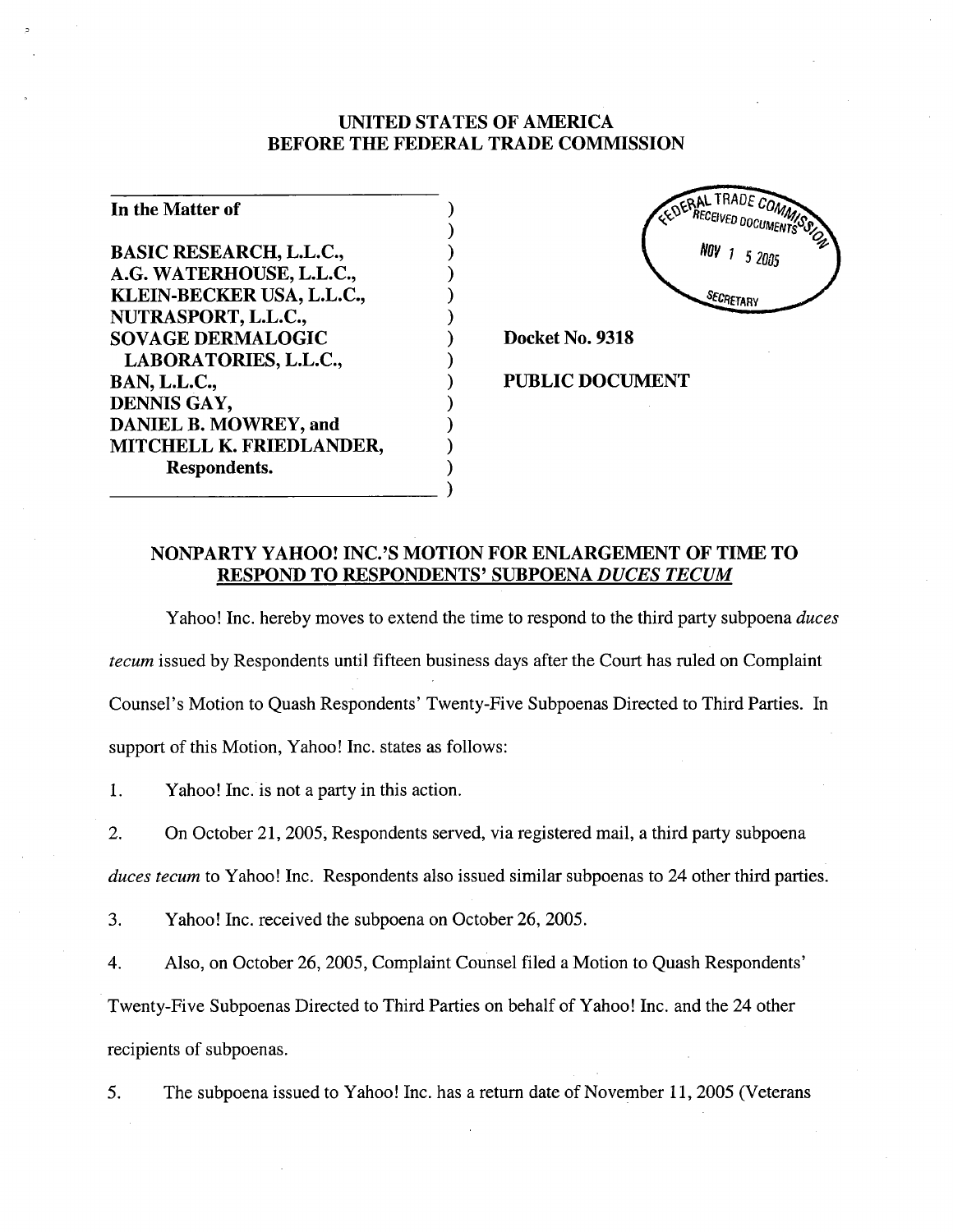Day, a federal holiday), and demands documents from seven broad categories, including "(a)ll documents relating to your company's access to" the Federal Trade Commission's website, as well as "[a]ll documents identifying employees, officers, directors, contractors and/or other agents" who accessed that website.

6. As explained in Complaint Counsel's Motion to Quash Respondents' Twenty-Five Subpoenas Directed to Third Parties, the subpoena is irrelevant to the above-captioned case, and it imposes undue burdens on Yahoo! Inc. Yahoo! Inc. intends to fie a motion setting forth its objections to the subpoena.

7. Yahoo! Inc.'s counsel has conferred with Respondents' counsel (Andrea Ferrenz), who has indicated that Respondents do not oppose Yahoo! Inc.'s filing of a Motion for an extension of time to respond to the subpoena.

8. Good cause exists to justify this brief extension. Yahoo! Inc. has retained counsel and initiated a review of this subpoena. Yahoo! Inc. is new to this litigation, however, and the November 11,2005, deadline does not provide sufficient time for it to complete the work necessary for compliance. Yahoo! Inc. and its counsel require additional time to examine the demands, determine the steps that are necessary to gather any responsive documents from Yahoo! Inc.'s numerous employees and global databases, and evaluate Yahoo! Inc.'s capacity to respond to each demand. Moreover, after completing a thorough evaluation, Yahoo! Inc. may conclude that responding to these demands is untenable, given the broad scope of the subpoena, the burden imposed on collecting information, and conflcting legal requirements.

9. In addition, in light of Complaint Counsel's Motion to Quash Respondents' Twenty-Five Subpoenas Directed to Third Parties, it would be unduly burdensome and inefficient to require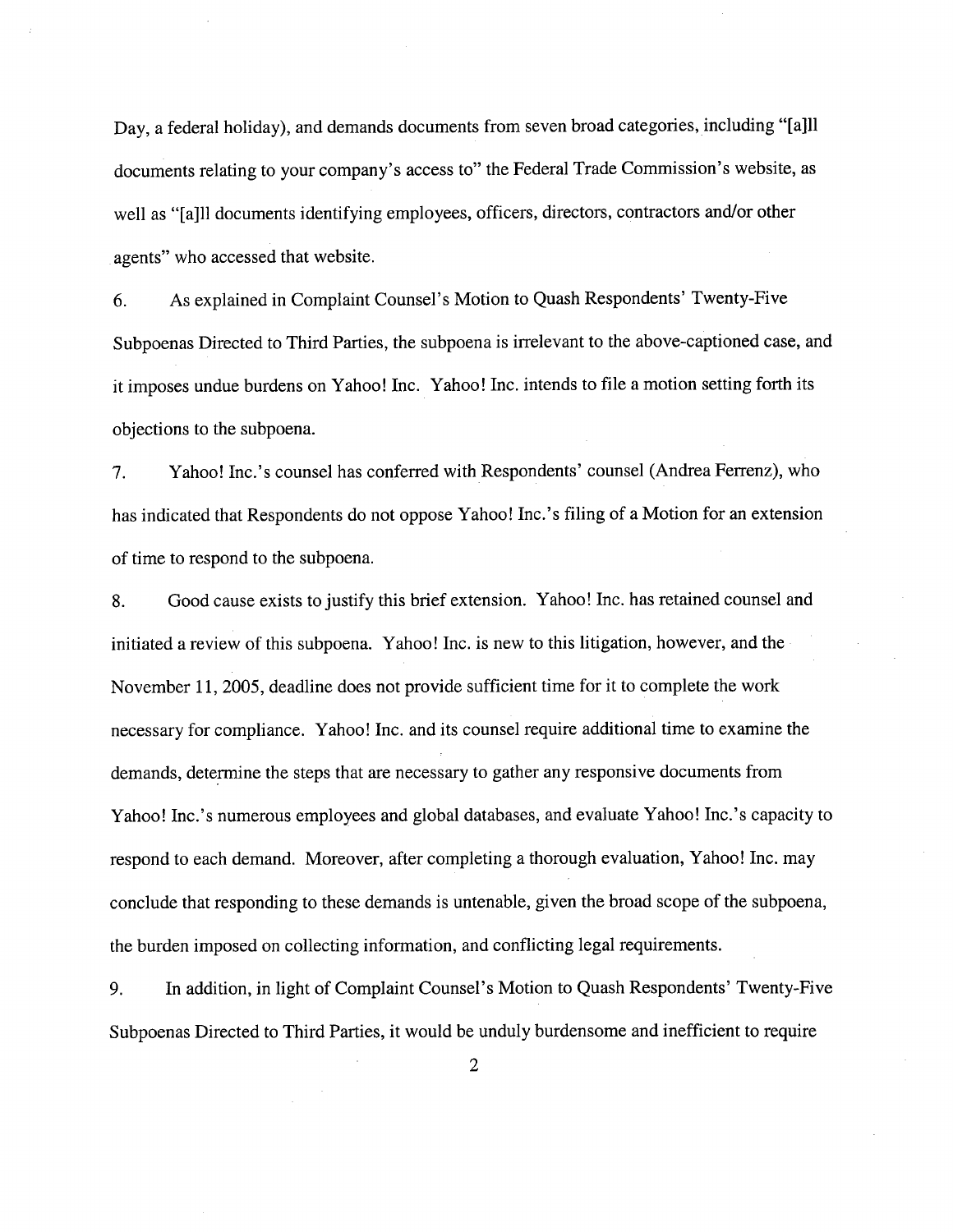Yahoo! Inc. to comply with the subpoena prior to the Court's resolution of this Motion.

10. A proposed order is attached hereto.

Respectfully submitted,

David Medine

David Medine (202) 663-6220 David.Medine@wilmerhale.com<br>Anne Harkavy (202) 663-6756 Anne Harkavy Anne.Harkavy@wilmerhale.com<br>Rachel Shachter (202) 663-6928 Rachel Shachter Rachel.Shachter@wilmerhale.com

Wilmer Cutler Pickering Hale and Dorr LLP 2445 M Street, N.W. Washington, D.C. 20037 Fax (202) 663-6363

Counsel for Yahoo! Inc.

Dated: November 14, 2005